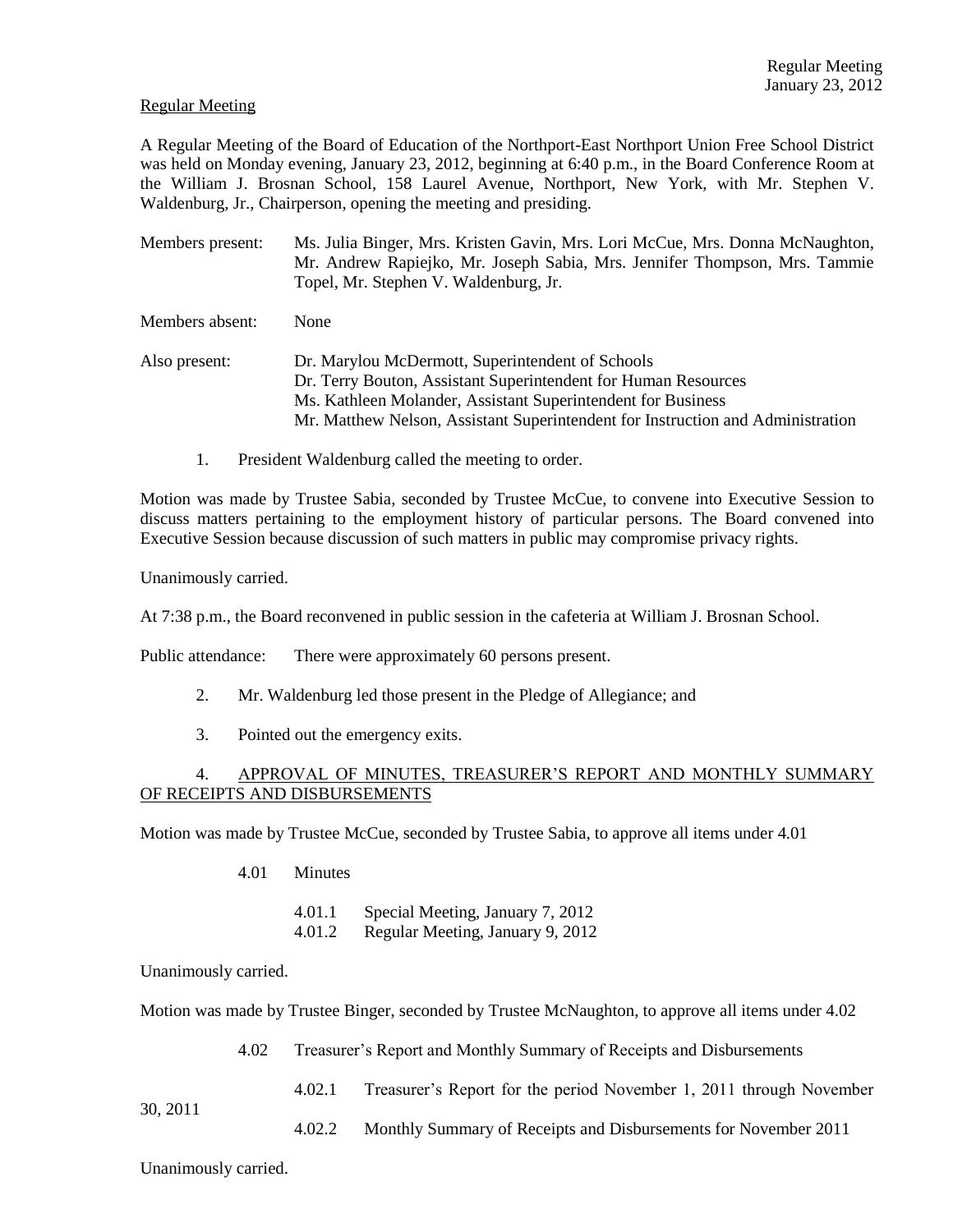4.03 For Information: Claims Auditor's Report for Warrant and Schedule of Claims for payments dated:

November 2011 (Wire Transfer Report), November 15, 2011 (Accounts Payable Warrant), November 4, 2011 (Payroll Trust & Agency Warrant), November 30, 2011 (Accounts Payable Warrant), November 18, 2011 (Payroll Trust & Agency Warrant), November 2011 (Claims Audit Report)

### 5. SPECIAL REPORT/ANNOUNCEMENTS FROM THE SUPERINTENDENT

5.01 Accomplishments of Staff and Students

5.01.1 Ms. Julia Lang-Shapiro, District Chairperson of Art K-12, introduced Cassandra "Sunnie" Martensen, Art Department Student of the Month

Ms. Lang-Shapiro stated that Sunnie is an exceptionally talented young artist whose commitment, passion and dedication inspire both her classmates and teachers. Sunnie has taken Studio in Art, Drawing and Painting II, Sculpture I, and AP Drawing, where as a junior she received a 5 which is the highest mark a student can achieve. She is both a 2<sup>nd</sup> year High Level International Baccalaureate Artist and a second year Advanced Placement artist, and also a member of the National Art Honor Society. Ms. Lang-Shapiro noted that as a junior, Sunnie was the recipient of the Congressional Art Award for 2011 from Congressman Steve Israel and her artwork is currently hanging in the U.S. Capital building. Ms. Lang-Shapiro stated that Sunnie's reputation and abilities are known throughout the entire art department and her bright smile and upbeat personality, combined with her humility, allows her to grow each day and work harmoniously with her teachers and fellow artists. Sunnie has not yet decided on which school she will be attending in the fall, but among her choices are Carnegie Mellon, Rhode Island School of Design, Towson and Loyola Marymount. Ms. Lang-Shapiro noted that Sunnie will no doubt succeed in life and her professional artistic career.

President Waldenburg and Superintendent McDermott congratulated Sunnie on her achievements and presented her with a commendation from the Board.

5.02 Dr. Marylou McDermott presented the Preliminary 2012-2013 Budget Overview.

Superintendent McDermott reviewed the budget cycle calendar which begins this evening with her presentation on the budget overview and ends on May  $15<sup>th</sup>$  with the budget vote. Dr. McDermott noted that the Board will give direction on the budget at the February  $6<sup>th</sup>$  meeting and she will present the proposed budget at the March 5<sup>th</sup> meeting. Special meetings will be held on March 19<sup>th</sup> and March 26<sup>th</sup> to discuss the proposed budget line by line. Dr. McDermott reviewed the New York State Local Property Tax Cap Law stating that the legislature approved a tax levy limit for all municipalities, including counties, cities, towns, villages and school districts setting an allowable tax levy growth at lesser than 2% or the rate of inflation. The tax cap is on the tax levy, not the tax rate and is effective for the 2012-2013 school year. A tax levy cap above 2% must be approved by greater than 60% of the voters, a super majority, and the tax levy will be frozen at the prior years if voters do not approve in two attempts. The property tax levy cap is set by the school district and the tax rate is set by the Town of Huntington. Dr. McDermott noted that a 2% property tax levy cap does not mean the increase in the tax rate is capped at 2%. The tax levy formula is the proposed budget minus anticipated sources of revenue. Ms. Kathleen Molander, Assistant Superintendent for Business, reviewed Northport-East Northport's tax levy for 2011- 2012. The tax rate is set by the Town of Huntington based on the assessed valuation of property in the Northport-East Northport School District and the tax levy set by the School district. Dr. McDermott noted that the tax rate will increase if the assessed valuation decreases and will decrease if the assessed valuation increases. The annual percent increase in the tax rate can be higher or lower than the percentage increase in the tax levy. The tax rate formula is the property tax levy divided by the taxable assessed valuation. Dr. McDermott noted that the 2009-2010 tax levy increase was 1.85% and the tax rate increase was 1.99%, in 2010-2011 the tax levy increased was 1.48% and the tax rate increase was 1.53%, and in 2011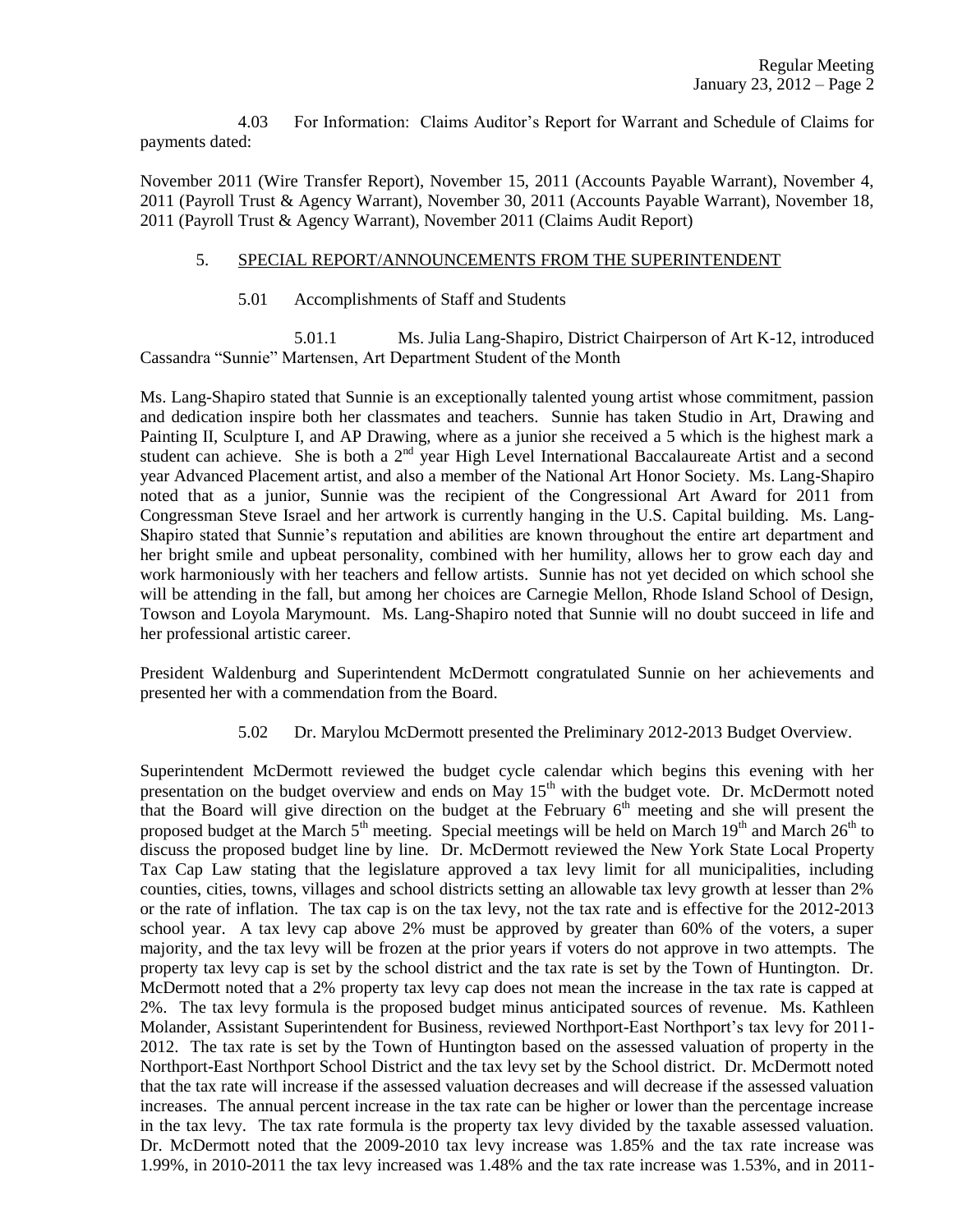2012 the tax levy increase was 1.69% with a tax rate increase of 1.99%. The New York State Formula for the Calculation of the Tax Levy was reviewed by Assistant Superintendent Molander. Dr. McDermott stated that consistent with the three prior fiscal years, she will propose a tax levy increase of 2% or less and does not intend to pierce the cap through exemptions.

Ms. Molander reviewed the estimated increased District costs for 2012-2013 including ERS increase of \$478,229, TRS increase of \$1,013,921, Health Insurance increase of \$1,440,167, Utilities increase of \$129,718, Interfund Transfer to Capital Fund increase of \$400,000, Interfund Transfer to School Lunch Fund increase of \$50,000, and Special Education increase of \$62,668. Ms. Molander stated that these are preliminary estimates that increase the 2012-2013 budget by \$3,574,263.

Superintendent McDermott stated that she will present to the Board a proposed budget for 2012-2013 within the range of \$152,695,545 to \$153,807,675, with a proposed budget % range of 1.00% to 1.74%, and a proposed tax levy range of 1.15% to 2.00%. Dr. McDermott stated that the district-wide initiatives for 2012-2013 will be presented at the March  $5<sup>th</sup>$  Board of Education meeting, after consultation with the District's administrators and teachers at their faculty and department meetings. Dr. McDermott concluded her presentation by reviewing the proposed capital projects, which must be approved by the Board of Education, and reviewing the District's future challenges including the LIPA tax certiorari and meeting the 2% or less tax levy cap with increasing expenses.

There was a brief discussion regarding the proposed budget range and its impact on the District's programs, the proposed capital projects, the LIPA tax certiorari, the gradual reduction of the \$3.5 million undesignated fund balance, the teacher contract negotiations, the assessed valuation of property, and the District's designated reserves.

5.03 The President of the Board reviewed the upcoming meetings of February  $6<sup>th</sup>$ , February 27<sup>th</sup>, March 5<sup>th</sup>, March 19<sup>th</sup> and March 26<sup>th</sup>.

Motion was made by Trustee McNaughton, seconded by Trustee Sabia, to reorder the agenda and move item 7.0 Public Participation ahead of 6.0 Communications.

Unanimously carried.

## 7. PUBLIC PARTICIPATION

Name Comment

Nina Dorata Asked about the status of the internal audit report and requested that the Resident internal audit reports from 2009, 2010 and 2011 be available on the District's website.

Trustee Rapiejko, Chairman of the Audit Committee, stated that there is an Audit Committee meeting scheduled for Monday where they will meet with the internal auditors. Mr. Rapiejko stated that the internal auditors have a schedule and plan and so far they are on schedule.

Ms. Kathleen Molander, Assistant Superintendent for Business, stated that she spoke with Ms. Feldman from R.S. Abrams who said the Audit Committee will have the report by the end of the week.

Dr. McDermott stated that the 2009, 2010 and 2011 internal audit reports will be available on the District's website.

| Allison Noonan | Asked if there was any grassroots community campaign regarding the LIPA |
|----------------|-------------------------------------------------------------------------|
| Resident       | reassessment and inquired about the status of the teacher negotiations. |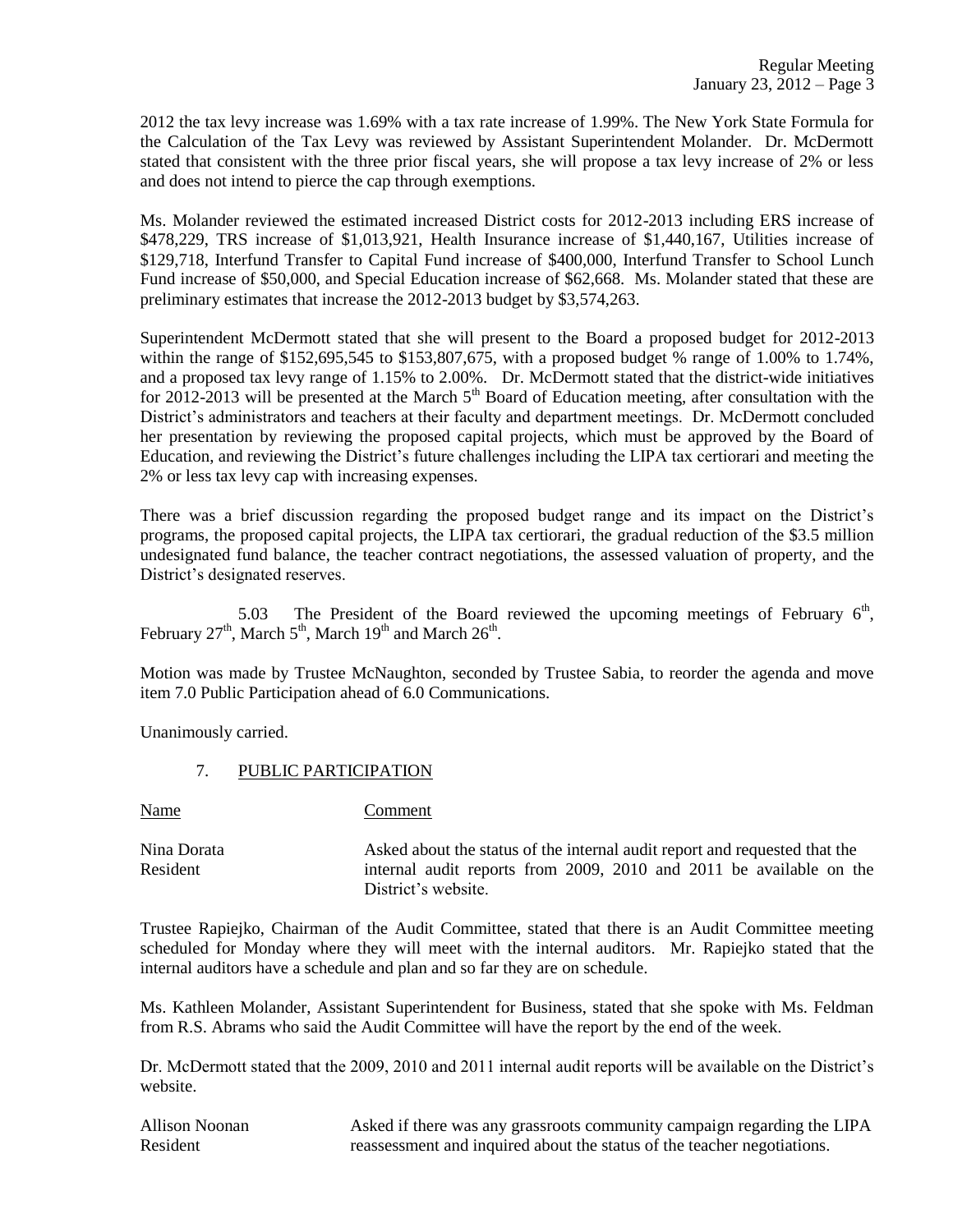President Waldenburg stated that the District has reached out to local legislators regarding the LIPA reassessment and both the town and District have filed lawsuits to block it.

President Waldenburg stated that, in regards to the contract negotiations, an impasse was declared and they have been in mediation to try to come to a fair resolution.

Trustee Thompson stated that all nine board members are interested in bringing the contract negotiations to a close and have been working very diligently to do so.

Motion was made by trustee McNaughton, seconded by Trustee McCue, to reorder the agenda and move 6.0 Communications after 9.0 Superintendent's Report, Financial.

Unanimously carried.

# 8. SUPERINTENDENT'S REPORT, GENERAL

Motion was made by Trustee McCue, seconded by Trustee Thompson, to approve all items under 8.01, including Supplemental 8.01.2 (Schedule B #4)

8.01 Personnel Schedules, each dated January 23, 2012, and each attached and made part of the official minutes:

- 8.01.1 Schedule A Certified Staff
- 8.01.2 Schedule B Non-Instructional Staff (including Supplemental B #4)
- 8.01.3 Schedule C Salary Transfers
- 8.01.4 Schedule D Extra Pay
- 8.01.5 Schedule J Committee on Special Education

President Waldenburg announced the retirement of Fifth Avenue Elementary School Teacher Janice Byrne after twenty-nine years of service to the District.

Vote on Trustee McCue's motion to approve all items under 8.01 was unanimously carried.

Motion was made by Trustee McCue, seconded by Trustee Thompson, to approve item 8.02

8.02 Approving the following resolution:

"BE IT RESOLVED, that in accordance with Board Policy and State Regulation, the Board of Education approve the appointment of Dr. Kenneth Peters to serve as Impartial Hearing Officer for the purpose of conducting an impartial hearing in accord with Policy 4321, Program for Students with Disabilities Under IDEA"

Unanimously carried.

Motion was made by Trustee Thompson, seconded by Trustee Topel, to approve all items under 9.0

- 9. SUPERINTENDENT'S REPORT FINANCIAL
	- 9.01 Approving transfer of general fund appropriations in the 2011-2012 budget
	- 9.02 Receiving the following donations to the District:

9.02.1 \$200.00 from Mr. John DeFalco to the Michael C. Kauffman Memorial

Scholarship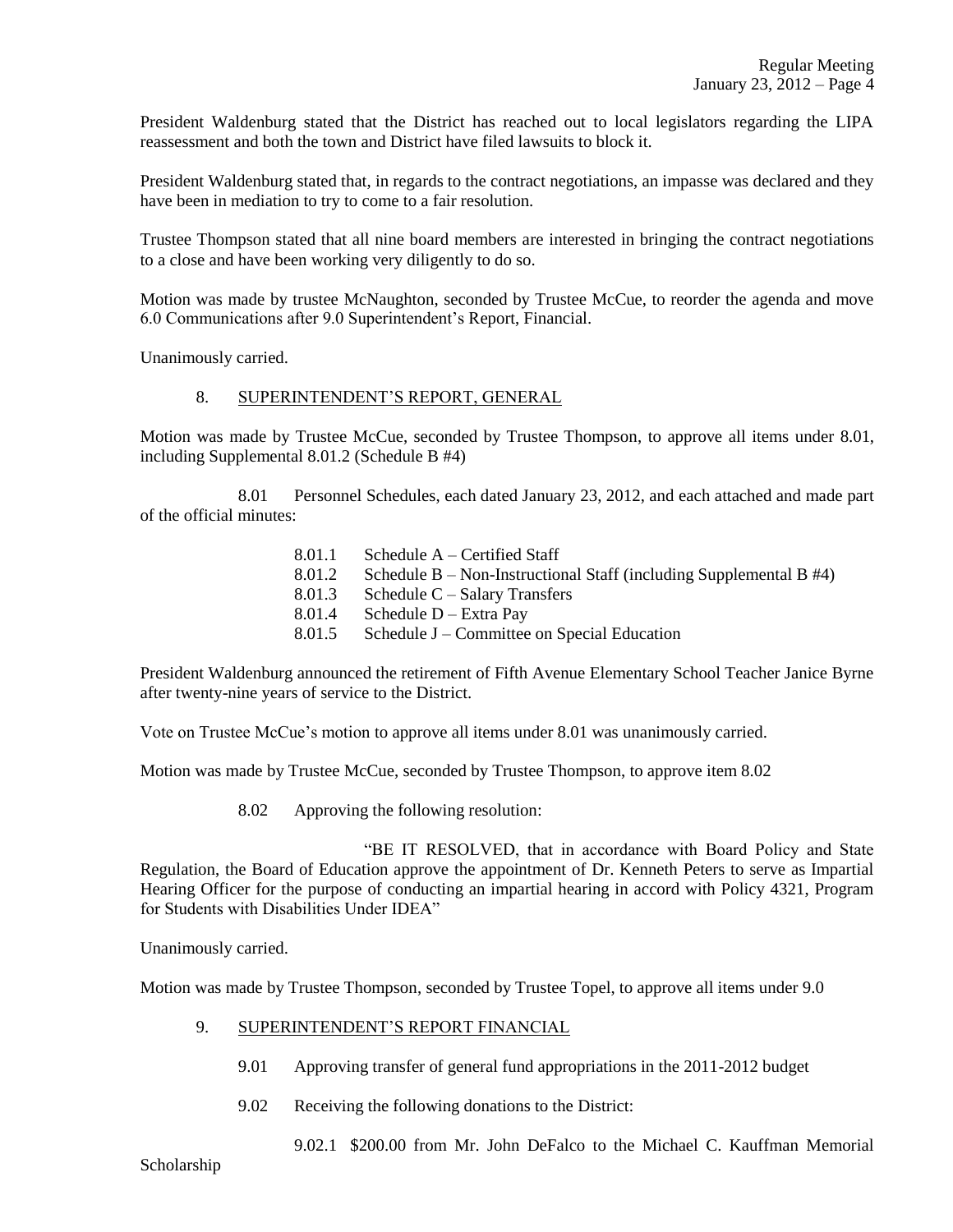9.02.2 \$200.00 from Mr. Charles Tragna to the Lt. Commander Christopher C. Tragna Memorial Scholarship

9.03 Authorizing the Board President to sign a contract with the following district to provide health services for Northport-East Northport students attending schools in that district during the 2011-2012 school year:

9.03.1 Syosset Central School District, fifteen (15) students attending Our Lady of Mercy Academy @ \$833.01, totaling \$12,495.15

Vote on Trustee Thompson's motion to approve all items under 9.0 was unanimously carried.

Motion was made by Trustee Thompson, seconded by Trustee McNaughton, to table agenda item 6.0 Communications to the next meeting.

Unanimously carried.

### 10. SUPERINTENDENT'S REPORT – FOR INFORMATION ONLY

- 10.01 Schedule I Home Instruction
- 10.02 Student Activity Account Reports for November 2011 from:
	- 10.02.1 Northport High School
	- 10.02.2 East Northport Middle School
	- 10.02.3 Northport Middle School
- 10.03 Investment Report for November 2011
- 10.04 Collateral Schedule for November 2011
- 10.05 Bank Reconciliation Report for November 2011
- 10.06 Monthly Revenue and Budget Status Report for November 2011

10.07 School Lunch Profit and Loss Report for the months ending September 2011, October 2011, and November 2011

- 11. UNFINISHED BUSINESS
- 12. NEW BUSINESS

Motion was made by Trustee Rapiejko, seconded by Trustee Sabia, to approve item 12.01

12.01 Approving the following resolution:

"RESOLVED, that the current members of the Board of Education's Audit Committee whose terms are expiring on April 15, 2012, remain in their respective positions until June 30, 2012"

Unanimously carried.